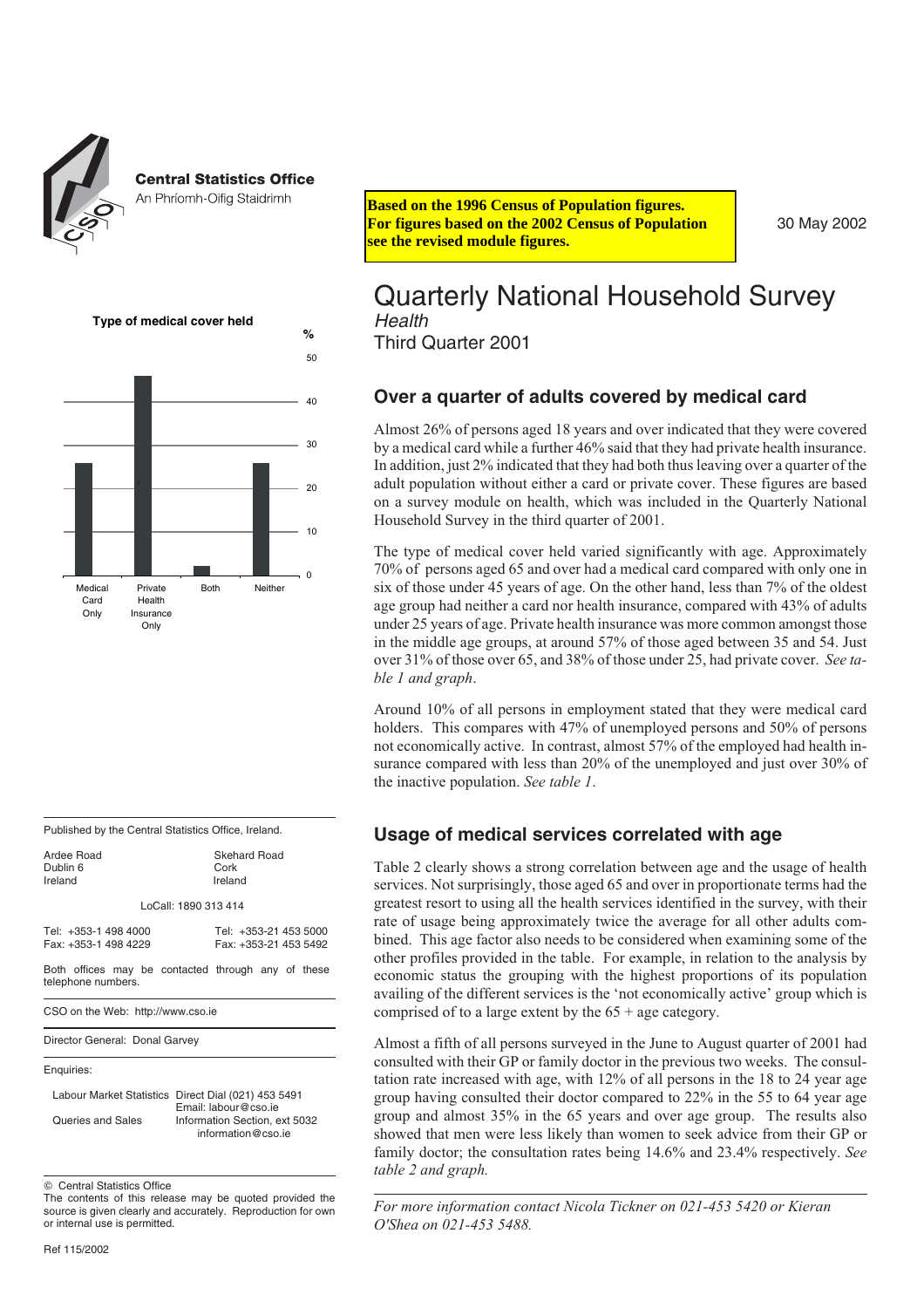**Persons aged 18 or over that consulted with their GP/family doctor in previous %**



Just over 6% of all persons interviewed had been for other health appointments in the previous two weeks. This again increased with age, from 3.5% of persons aged 18 to 24 to 10.5% of all persons aged 65 and over. *See table 2.*

Four percent of adults reported that they were on an outpatient waiting list, compared with 1.6% on an inpatient list and 1.3% waiting for a day care procedure or investigation. *See table 2.*

In all cases medical card holders, reflecting to some extent their older age profile, used the medical services to a greater extent than others. Over a third visited their GP in the previous fortnight while 10% had other medical appointments. At the other end of the scale, those without any medical cover, who tend to be younger, had the lowest recourse to using the services. *See table 2.*

#### **Medical card holders, and those without medical cover, wait for longer**

Almost 20% of adults on outpatient waiting lists were waiting for 6 months or more and 7% were there for over a year. Nearly a quarter of medical card holders on the outpatient lists were waiting for over 6 months compared with 10% in the case of those with private cover. *See table 3.*

The waiting time on inpatient lists was considerably longer. Over 40% of adults were waiting for six months or more and, more strikingly, almost a quarter (23.2%) were on the lists for over a year. Once again those on medical cards had longer to wait than those with health insurance – in the case of the former,  $46\%$ were on the lists for 6 months or more compared with 26% of the latter. It is, however, notable that in the case of inpatient waiting lists those without a medical card or health insurance were waiting the longest with 60% on the lists for 6 months or more. *See table 4 and graph.*

#### **Regional differences in length of time on waiting lists**

Outpatient waiting times varied throughout the regions; the differences ranged from 3.6% of persons in the Mid-East waiting for 12 months or more, to 12.1% of persons in the West. This compares to the national average of 7.1%. *See table 3.*

On average, 23.2% of all persons on inpatient waiting lists had been waiting for 12 months or more. This varied by region from 17% in the Border region to almost 30% in the midlands. *See table 4*.

#### **Hypertension and Asthma to the fore**

Almost one third of the population (30.4%) indicated that they have, or at one point have, suffered from one or more specified health conditions. To a large extent this is dominated by the  $65 +$  category where almost 70% of those in that age grouping fell into that category. *See table 6*.

Hypertension was the most prevalent condition reported in proportional terms with approximately  $7\%$  of the  $18 +$  population indicating that they have at one point or another suffered from the condition. Asthma, at 5%, was the second most common condition followed by Arthritis (rheumatoid) with an incidence rate of almost 4%. *See table 6*.

## **Good perception of own health**

Perception of own health was good, with almost two thirds stating that their own health was either excellent or very good. Just over 2% stated that their health was poor while a further 9% rated it to be fair. For those aged 65 and over, nearly 65% rated their health to be either good or fair with 6% describing it to be poor. *See table 7*.

**Length of time on inpatient waiting list** *%*

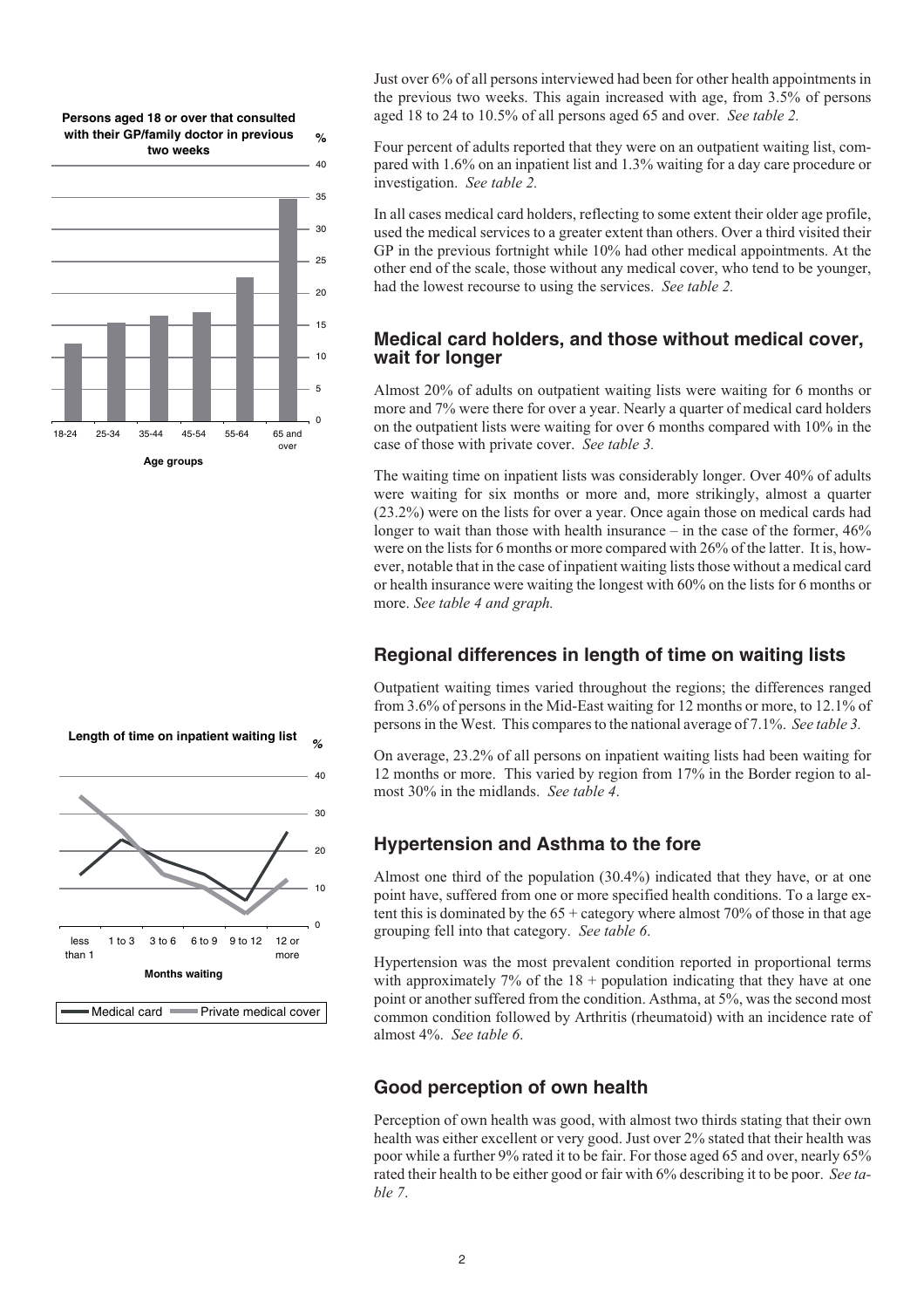# Table 1 Persons<sup>1</sup> aged 18 and over, classified by type of medical cover

|                         |                             |                                         |             |         |                   | $\%$  |
|-------------------------|-----------------------------|-----------------------------------------|-------------|---------|-------------------|-------|
|                         | <b>Medical Card</b><br>Only | Private Health<br><b>Insurance Only</b> | <b>Both</b> | Neither | <b>Not Stated</b> | Total |
| <b>State</b>            | 25.9                        | 46.1                                    | 2.1         | 25.9    | 0.1               | 100.0 |
| Region                  |                             |                                         |             |         |                   |       |
| <b>Border</b>           | 34.7                        | 32.6                                    | 1.4         | 31.0    | 0.3               | 100.0 |
| Midlands                | 29.8                        | 37.6                                    | 1.4         | 31.2    | $\star$           | 100.0 |
| West                    | 35.7                        | 36.9                                    | 2.1         | 25.3    | $\star$           | 100.0 |
| Dublin                  | 18.6                        | 51.4                                    | 2.1         | 27.8    | $\star$           | 100.0 |
| Mid-East                | 21.5                        | 48.7                                    | 1.4         | 28.4    | $\star$           | 100.0 |
| Mid-West                | 25.1                        | 54.7                                    | 3.1         | 17.0    | $\star$           | 100.0 |
| South-East              | 29.4                        | 44.5                                    | 1.7         | 24.5    | $\star$           | 100.0 |
| South-West              | 27.1                        | 48.7                                    | 3.1         | 21.1    | $\star$           | 100.0 |
| Sex                     |                             |                                         |             |         |                   |       |
| Male                    | 21.7                        | 47.2                                    | 1.7         | 29.3    | $\star$           | 100.0 |
| Female                  | 30.0                        | 44.9                                    | 2.5         | 22.5    | $\star$           | 100.0 |
| Age group               |                             |                                         |             |         |                   |       |
| 18-24 years             | 18.0                        | 37.5                                    | 0.8         | 43.5    | $\star$           | 100.0 |
| 25-34 years             | 15.4                        | 50.1                                    | 0.7         | 33.7    | $\star$           | 100.0 |
| 35-44 years             | 16.4                        | 56.9                                    | 0.7         | 25.9    | $\star$           | 100.0 |
| 45-54 years             | 21.5                        | 55.8                                    | 0.8         | 21.8    | $\star$           | 100.0 |
| 55-64 years             | 30.9                        | 49.5                                    | 2.0         | 17.5    | $\star$           | 100.0 |
| 65 years & over         | 61.8                        | 22.9                                    | 8.5         | 6.7     | $\star$           | 100.0 |
| <b>Marital status</b>   |                             |                                         |             |         |                   |       |
| Single                  | 23.7                        | 39.1                                    | 1.3         | 35.7    | $\star$           | 100.0 |
| Married                 | 20.5                        | 56.3                                    | 1.9         | 21.2    | $\star$           | 100.0 |
| Separated               | 43.6                        | 29.9                                    | 1.6         | 24.8    | $\star$           | 100.0 |
| Widowed                 | 63.7                        | 20.9                                    | 7.4         | 7.9     | $\star$           | 100.0 |
| <b>Economic Status</b>  |                             |                                         |             |         |                   |       |
| In employment           | 10.1                        | 56.8                                    | 0.7         | 32.4    | $\star$           | 100.0 |
| Unemployed              | 46.9                        | 19.4                                    | 1.1         | 32.5    | $\star$           | 100.0 |
| Not economically active | 50.2                        | 30.5                                    | 4.5         | 14.6    | $\star$           | 100.0 |
|                         |                             |                                         |             |         |                   |       |

<sup>1</sup> See background notes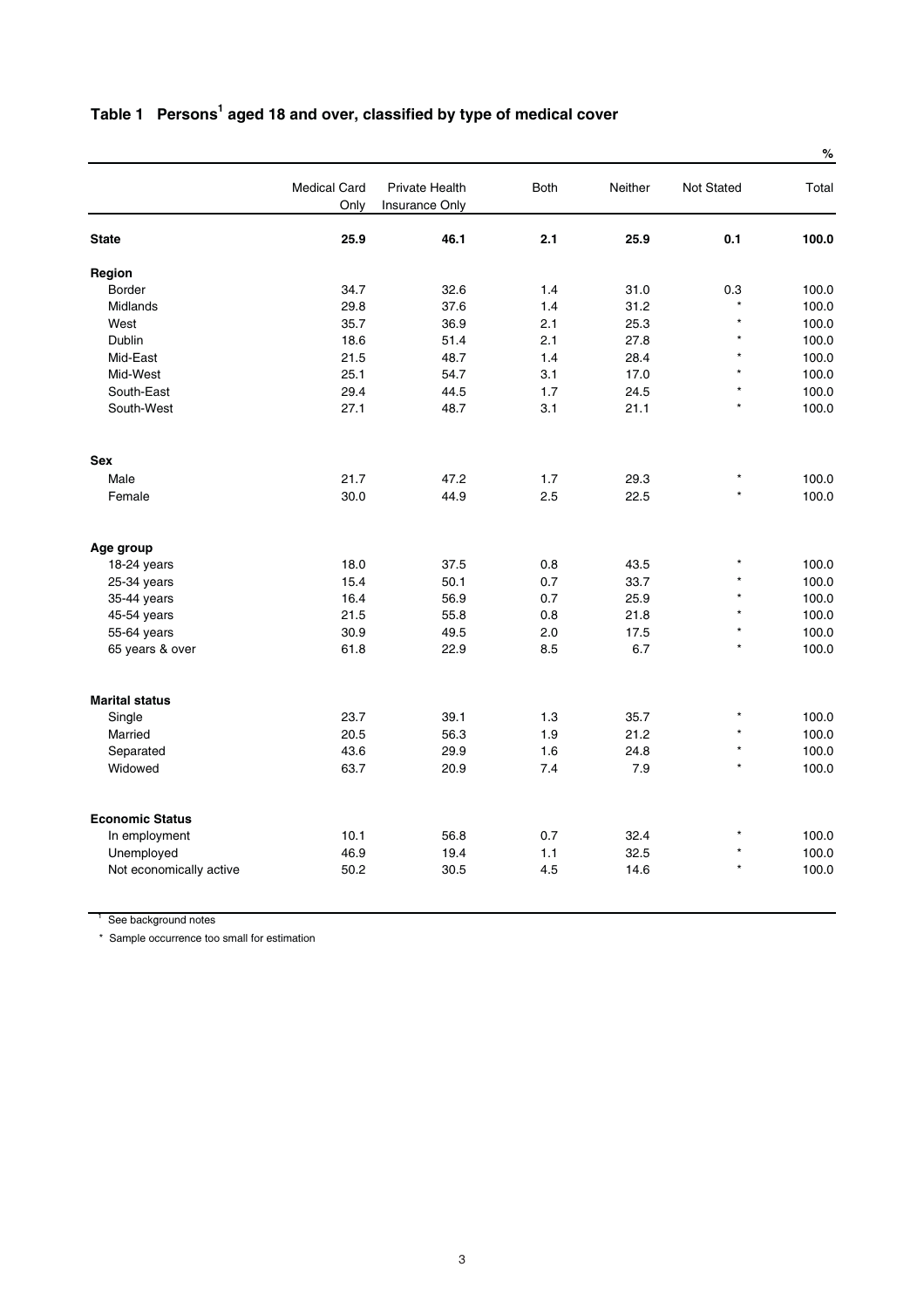|                            |              |              |                            | consultations with GP/          | %                        |
|----------------------------|--------------|--------------|----------------------------|---------------------------------|--------------------------|
|                            | outpatient   | inpatient    | day care procedure/        |                                 | other health appointment |
|                            | waiting list | waiting list | investigation waiting list | family doctor in last two weeks | in last two weeks        |
| <b>State</b>               | $4.0\,$      | 1.6          | $1.3$                      | 19.1                            | 6.3                      |
| Region                     |              |              |                            |                                 |                          |
| Border                     | 4.3          | $1.5$        | 1.7                        | 19.5                            | 5.6                      |
| <b>Midlands</b>            | 4.2          | 2.1          | 0.9                        | 19.8                            | 6.7                      |
| West                       | 3.0          | 1.3          | 1.0                        | 18.5                            | 5.3                      |
| Dublin                     | 4.7          | 1.6          | 1.4                        | 17.9                            | 6.9                      |
| Mid-East                   | 3.8          | 2.1          | 1.3                        | 19.1                            | 8.0                      |
| Mid-West                   | 3.2          | 1.6          | 1.4                        | 21.7                            | 5.0                      |
| South-East                 | 3.5          | 1.6          | $1.0$                      | 18.9                            | 5.7                      |
| South-West                 | 3.8          | 1.2          | 1.2                        | 19.8                            | 6.3                      |
| Sex                        |              |              |                            |                                 |                          |
| Male                       | 3.4          | 1.5          | $1.1$                      | 14.6                            | 5.3                      |
| Female                     | 4.6          | 1.7          | 1.4                        | 23.4                            | 7.3                      |
| Age group                  |              |              |                            |                                 |                          |
| 18-24 years                | 2.0          | 1.1          | 0.7                        | 12.1                            | 3.5                      |
| 25-34 years                | 3.2          | $1.0$        | 0.9                        | 15.4                            | 5.3                      |
| 35-44 years                | 2.9          | 1.1          | 1.0                        | 16.5                            | 5.5                      |
| 45-54 years                | 3.9          | 1.5          | 1.3                        | 17.1                            | 5.9                      |
| 55-64 years                | 5.3          | 2.2          | 1.5                        | 22.4                            | 8.6                      |
| 65 years & over            | 7.5          | 3.1          | 2.5                        | 34.7                            | 10.5                     |
| <b>Marital status</b>      |              |              |                            |                                 |                          |
| Single                     | 2.9          | 1.3          | 1.0                        | 14.7                            | 4.8                      |
| Married                    | 4.0          | 1.6          | $1.2$                      | 19.6                            | 6.7                      |
| Separated                  | 6.8          | 1.9          | 2.3                        | 25.3                            | 8.6                      |
| Widowed                    | 7.2          | 2.9          | 2.3                        | 34.2                            | 10.1                     |
| <b>Economic Status</b>     |              |              |                            |                                 |                          |
| In employment              | 2.4          | 1.0          | 0.8                        | 12.6                            | 4.4                      |
| Unemployed                 | 3.9          | 1.8          | 0.5                        | 17.1                            | 4.8                      |
| Not economically active    | 6.5          | 2.5          | 2.0                        | 29.9                            | 9.6                      |
| Medical Cover <sup>2</sup> |              |              |                            |                                 |                          |
| Medical card holders only  | 7.6          | 3.2          | 2.3                        | 34.1                            | 9.9                      |
| Private medical cover      | 2.3          | 1.0          | 0.8                        | 14.1                            | 5.3                      |
| Both                       | 5.8          | 2.3          | 1.9                        | 34.7                            | 12.1                     |
| Neither                    | 3.1          | 1.0          | 1.0                        | 11.6                            | 4.1                      |
|                            |              |              |                            |                                 |                          |

Table 2 Percentage of persons<sup>1</sup> aged 18 and over classified by use of the health services

 $1, 2$  See background notes

 $\blacktriangle$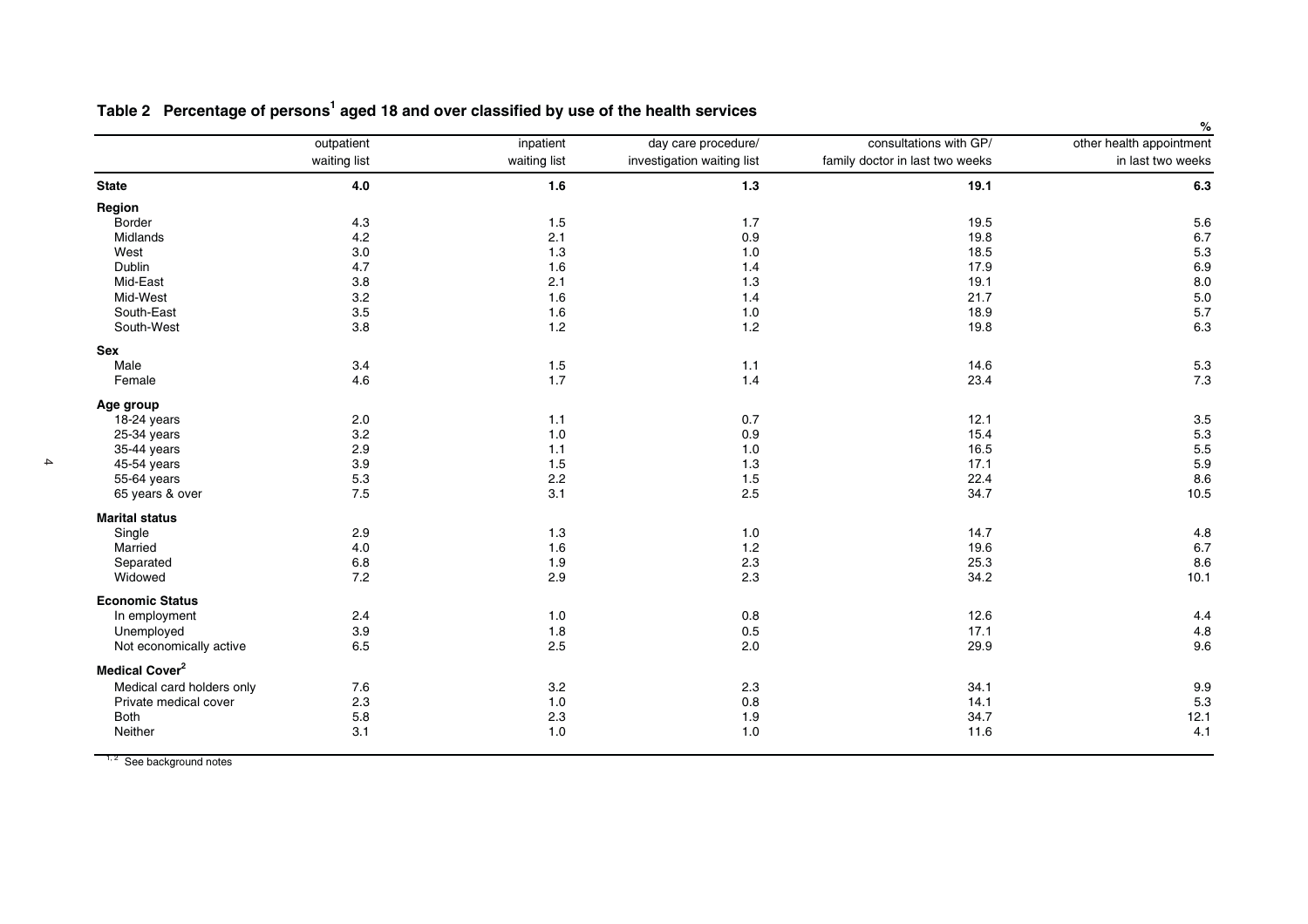|                            | less than 1 month | 1 month to less<br>than 3 months | 3 months to less<br>than 6 months | 6 months to less<br>than 9 months | 9 months to less<br>than 12 months | 12 months and<br>more | Not stated |
|----------------------------|-------------------|----------------------------------|-----------------------------------|-----------------------------------|------------------------------------|-----------------------|------------|
| <b>State</b>               | 32.2              | 27.9                             | 20.6                              | 9.0                               | 3.3                                | 7.1                   |            |
| Region                     |                   |                                  |                                   |                                   |                                    |                       |            |
| <b>Border</b>              | 17.9              | 31.1                             | 25.3                              | 12.3                              | 2.3                                | 11.1                  |            |
| Midlands                   | 38.2              | 36.1                             | 15.4                              | 3.4                               | 3.0                                | 3.9                   |            |
| West                       | 30.9              | 29.3                             | 17.9                              | 7.6                               | 2.2                                | 12.1                  |            |
| Dublin                     | 29.6              | 29.9                             | 23.4                              | 8.4                               | 3.4                                | 5.4                   |            |
| Mid-East                   | 44.4              | 23.2                             | 15.6                              | 8.5                               | 4.8                                | 3.6                   |            |
| Mid-West                   | 34.1              | 24.4                             | 20.1                              | 8.4                               | 2.2                                | 10.9                  |            |
| South-East                 | 33.8              | 21.2                             | 19.9                              | 10.4                              | 4.5                                | 9.8                   | 0.5        |
| South-West                 | 38.3              | 25.4                             | 17.3                              | 10.4                              | 3.2                                | 5.4                   |            |
| Sex                        |                   |                                  |                                   |                                   |                                    |                       |            |
| Male                       | 33.1              | 28.2                             | 20.1                              | 8.9                               | 2.0                                | 7.7                   |            |
| Female                     | 31.6              | 27.7                             | 20.9                              | 9.0                               | 4.2                                | 6.7                   |            |
| Age group                  |                   |                                  |                                   |                                   |                                    |                       |            |
| 18-24 years                | 47.9              | 20.4                             | 13.9                              | 3.5                               | 0.9                                | 13.4                  |            |
| 25-34 years                | 36.9              | 26.0                             | 20.7                              | 6.7                               | 3.0                                | 6.7                   |            |
| 35-44 years                | 35.3              | 25.4                             | 16.9                              | 9.8                               | 4.5                                | 8.2                   |            |
| 45-54 years                | 26.8              | 33.0                             | 21.3                              | 10.1                              | 2.2                                | 6.6                   |            |
| 55-64 years                | 30.7              | 29.0                             | 17.5                              | 10.8                              | 4.5                                | 7.7                   |            |
| 65 years & over            | 27.2              | 28.8                             | 25.6                              | 9.9                               | 3.6                                | 4.9                   |            |
| <b>Marital status</b>      |                   |                                  |                                   |                                   |                                    |                       |            |
| Single                     | 34.6              | 24.4                             | 20.7                              | 8.4                               | 3.1                                | 9.0                   |            |
| Married                    | 33.7              | 28.2                             | 19.5                              | 8.9                               | 3.3                                | 6.3                   |            |
| Separated                  | 24.2              | 31.6                             | 21.6                              | 8.4                               | 3.6                                | 10.6                  |            |
| Widowed                    | 25.9              | 31.5                             | 23.8                              | 11.0                              | 3.6                                | 4.2                   |            |
| <b>Economic Status</b>     |                   |                                  |                                   |                                   |                                    |                       |            |
| In employment              | 37.0              | 27.2                             | 18.2                              | 7.3                               | 2.7                                | 7.5                   |            |
| Unemployed                 | 28.0              | 32.8                             | 16.3                              | 8.0                               | 3.3                                | 11.6                  |            |
| Not economically active    | 29.4              | 28.0                             | 22.2                              | 10.0                              | 3.6                                | 6.6                   |            |
| Medical Cover <sup>3</sup> |                   |                                  |                                   |                                   |                                    |                       |            |
| Medical card holders       | 26.2              | 26.5                             | 23.0                              | 11.5                              | 4.5                                | 8.3                   |            |
| Private medical cover      | 43.3              | 30.9                             | 15.6                              | 3.5                               | 1.9                                | 4.7                   |            |
| <b>Both</b>                | 41.3              | 36.5                             | 13.5                              | 3.3                               | 4.0                                | 1.5                   |            |
| Neither                    | 30.5              | 25.9                             | 22.4                              | 11.1                              | 2.0                                | 8.2                   |            |

Table 3 Persons<sup>1</sup> aged 18 and over on an outpatient<sup>2</sup> hospital waiting list classified by how long they have been waiting

 $1, 3$  See background notes

 $2^2$  e.g. visit to a clinic to be seen by a consultant or specialist

\* Sample occurrence too small for estimation

**%**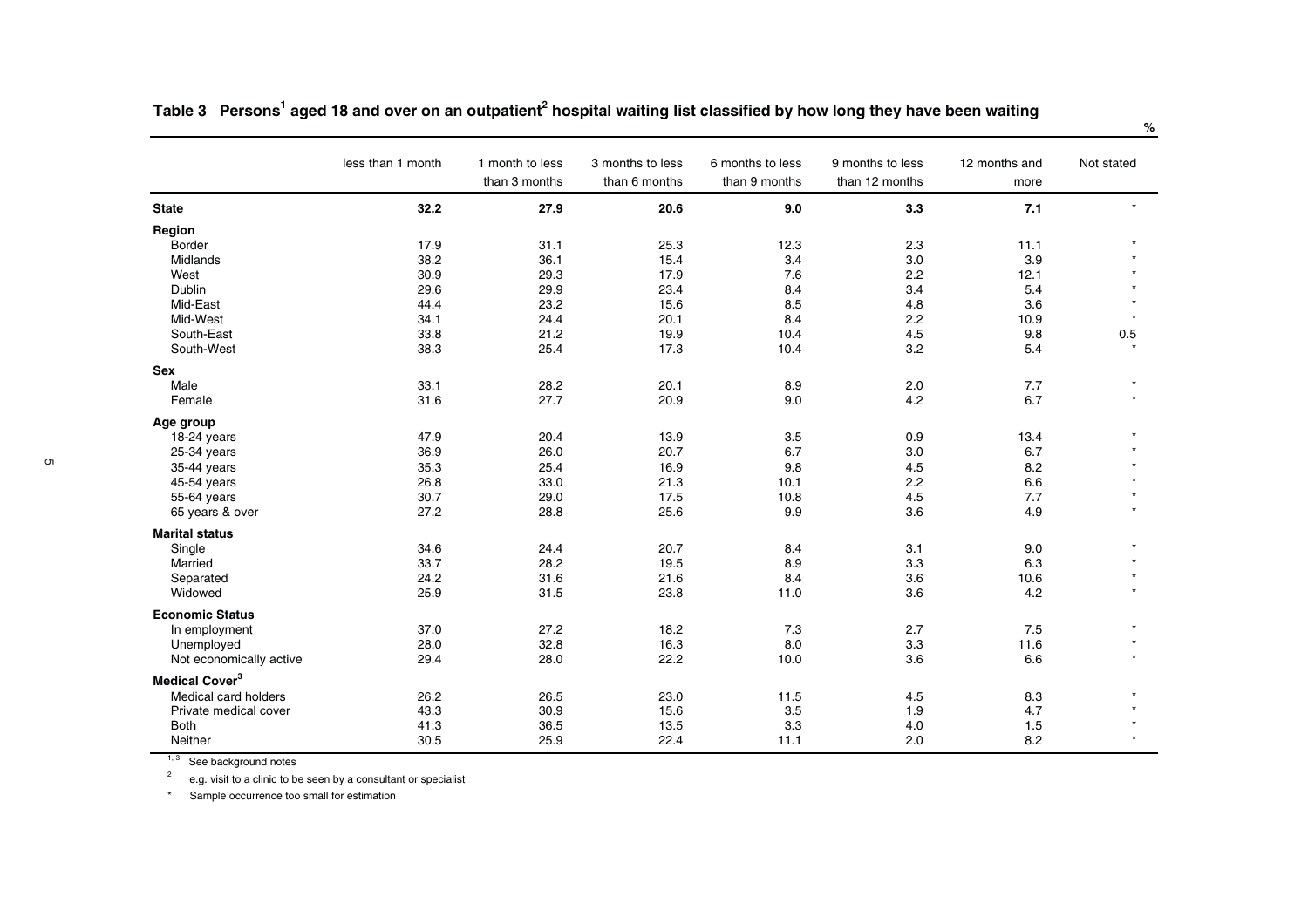|                            | less than 1 month | 1 month to less<br>than 3 months | 3 months to less<br>than 6 months | 6 months to less<br>than 9 months | 9 months to less<br>than 12 months | 12 months and<br>more | Not Stated |
|----------------------------|-------------------|----------------------------------|-----------------------------------|-----------------------------------|------------------------------------|-----------------------|------------|
| <b>State</b>               | 20.8              | 22.5                             | 14.8                              | 13.0                              | 5.8                                | 23.2                  | $\star$    |
| Region                     |                   |                                  |                                   |                                   |                                    |                       |            |
| <b>Border</b>              | 18.2              | 17.4                             | 23.7                              | 18.3                              | 5.3                                | 17.1                  |            |
| Midlands                   | 16.7              | 22.2                             | 13.1                              | 13.2                              | 5.3                                | 29.6                  |            |
| West                       | 22.4              | 26.8                             | 9.5                               | 14.0                              | 6.3                                | 21.1                  |            |
| Dublin                     | 17.9              | 19.7                             | 18.9                              | 14.1                              | 6.5                                | 22.9                  |            |
| Mid-East                   | 18.9              | 25.7                             | 16.0                              | 12.8                              | 5.7                                | 21.0                  |            |
| Mid-West                   | 28.8              | 28.9                             | 5.3                               | 6.8                               | 6.1                                | 24.1                  |            |
| South-East                 | 19.4              | 22.3                             | 16.0                              | 10.8                              | 5.6                                | 25.9                  |            |
| South-West                 | 28.9              | 22.4                             | 6.0                               | 11.5                              | 4.5                                | 26.7                  | $\ast$     |
| <b>Sex</b>                 |                   |                                  |                                   |                                   |                                    |                       |            |
| Male                       | 18.2              | 22.9                             | 15.2                              | 14.1                              | 6.2                                | 23.5                  |            |
| Female                     | 22.9              | 22.2                             | 14.4                              | 12.0                              | 5.4                                | 23.0                  | $\star$    |
| Age group                  |                   |                                  |                                   |                                   |                                    |                       |            |
| 18-24 years                | 20.9              | 29.1                             | 10.6                              | 24.8                              | $\star$                            | 14.6                  |            |
| 25-34 years                | 25.6              | 13.6                             | 13.0                              | 17.6                              | 5.8                                | 24.5                  |            |
| 35-44 years                | 21.5              | 23.8                             | 13.7                              | 7.9                               | 7.2                                | 25.9                  |            |
| 45-54 years                | 17.1              | 20.9                             | 11.5                              | 10.2                              | 5.1                                | 35.2                  |            |
| 55-64 years                | 23.1              | 20.2                             | 14.4                              | 11.3                              | 7.6                                | 23.4                  |            |
| 65 years & over            | 18.7              | 25.8                             | 19.6                              | 11.1                              | 6.6                                | 18.2                  | $\star$    |
| <b>Marital status</b>      |                   |                                  |                                   |                                   |                                    |                       |            |
| Single                     | 22.1              | 20.7                             | 15.5                              | 18.8                              | 2.5                                | 20.4                  |            |
| Married                    | 20.5              | 23.2                             | 14.8                              | 10.8                              | 7.2                                | 23.5                  |            |
| Separated                  | 17.5              | 20.3                             | 11.8                              | 5.3                               | 12.6                               | 32.5                  |            |
| Widowed                    | 20.0              | 24.9                             | 14.0                              | 11.2                              | 5.1                                | 24.7                  |            |
| <b>Economic Status</b>     |                   |                                  |                                   |                                   |                                    |                       |            |
| In employment              | 23.3              | 21.5                             | 11.4                              | 14.3                              | 3.9                                | 25.6                  |            |
| Unemployed                 | 4.7               | 18.9                             | 16.9                              | 17.4                              | 5.4                                | 36.7                  |            |
| Not economically active    | 20.0              | 23.4                             | 16.9                              | 11.8                              | 7.1                                | 20.8                  | $\star$    |
| Medical Cover <sup>3</sup> |                   |                                  |                                   |                                   |                                    |                       |            |
| Medical card holders       | 13.6              | 23.1                             | 17.6                              | 13.8                              | 6.8                                | 25.2                  |            |
| Private medical cover      | 34.7              | 25.6                             | 13.8                              | 10.2                              | 3.3                                | 12.4                  |            |
| <b>Both</b>                | 39.6              | 31.5                             | $\star$                           | 14.7                              | 3.6                                | 10.6                  |            |
| Neither                    | 17.0              | 13.8                             | 9.3                               | 14.8                              | 7.1                                | 38.0                  | $\star$    |

Table 4 Persons<sup>1</sup> aged 18 and over on an inpatient<sup>2</sup> hospital waiting list classified by how long they have been waiting

<sup>1, 3</sup> See background notes<br><sup>2</sup> e.g. for surgery requiring overnight stay

\* Sample occurrence too small for estimation

**%**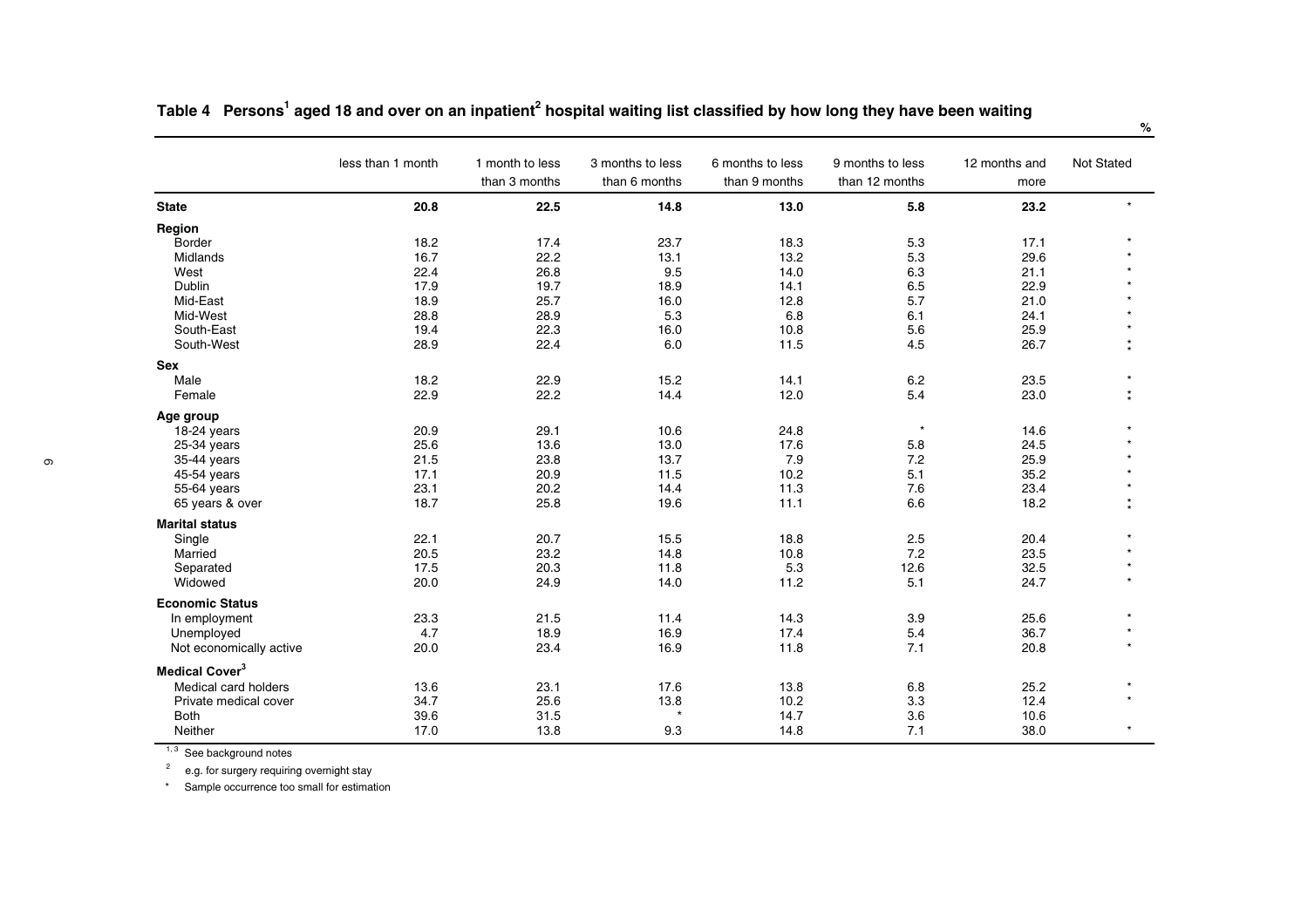|                            | less than 1 month | 1 month to less<br>than 3 months | 3 months to less<br>than 6 months | 6 months to less<br>than 9 months | 9 months to less<br>than 12 months | 12 months and<br>more | Not stated |
|----------------------------|-------------------|----------------------------------|-----------------------------------|-----------------------------------|------------------------------------|-----------------------|------------|
| <b>State</b>               | 34.8              | 28.0                             | 18.6                              | 8.2                               | 2.7                                | 7.7                   |            |
| Region                     |                   |                                  |                                   |                                   |                                    |                       |            |
| Border                     | 15.2              | 34.0                             | 18.6                              | 14.5                              | 5.1                                | 12.6                  |            |
| Midlands                   | 42.8              | 26.8                             | 19.2                              | 4.8                               | $\star$                            | 6.3                   |            |
| West                       | 34.4              | 30.5                             | 15.7                              | 8.0                               | 3.4                                | 8.0                   |            |
| Dublin                     | 31.7              | 26.0                             | 22.3                              | 9.5                               | 2.7                                | 7.8                   |            |
| Mid-East                   | 40.2              | 32.1                             | 18.1                              | 4.8                               | 1.2                                | 3.6                   |            |
| Mid-West                   | 53.1              | 22.4                             | 10.1                              | 5.4                               | 4.1                                | 5.0                   |            |
| South-East                 | 26.3              | 28.7                             | 27.5                              | 1.6                               | 3.1                                | 12.9                  |            |
| South-West                 | 48.5              | 25.6                             | 12.3                              | 8.2                               | 1.0                                | 4.5                   | $\star$    |
| Sex                        |                   |                                  |                                   |                                   |                                    |                       |            |
| Male                       | 37.2              | 26.0                             | 19.5                              | 6.8                               | 2.8                                | 7.7                   |            |
| Female                     | 33.0              | 29.5                             | 17.9                              | 9.3                               | 2.7                                | 7.6                   | $\star$    |
| Age group                  |                   |                                  |                                   |                                   |                                    |                       |            |
| 18-24 years                | 48.7              | 21.9                             | 23.2                              | 6.3                               | $\star$                            | $\star$               |            |
| 25-34 years                | 35.2              | 29.6                             | 14.4                              | 10.0                              | 2.5                                | 8.5                   |            |
| 35-44 years                | 36.8              | 30.1                             | 14.7                              | 5.2                               | 3.2                                | 10.0                  |            |
| 45-54 years                | 26.3              | 24.4                             | 27.5                              | 8.4                               | 5.4                                | 8.1                   |            |
| 55-64 years                | 35.7              | 27.2                             | 12.5                              | 13.9                              | 3.1                                | 7.6                   |            |
| 65 years & over            | 34.0              | 30.1                             | 19.3                              | 6.7                               | 1.9                                | 8.1                   | $\star$    |
| <b>Marital status</b>      |                   |                                  |                                   |                                   |                                    |                       |            |
| Single                     | 39.2              | 25.7                             | 17.3                              | 8.1                               | 4.6                                | 5.0                   |            |
| Married                    | 35.3              | 29.9                             | 18.1                              | 6.9                               | 2.1                                | 7.8                   |            |
| Separated                  | 15.7              | 22.2                             | 29.2                              | 12.5                              | 2.2                                | 18.1                  |            |
| Widowed                    | 34.3              | 29.7                             | 16.7                              | 10.8                              | 1.1                                | 7.5                   | $\star$    |
| <b>Economic Status</b>     |                   |                                  |                                   |                                   |                                    |                       |            |
| In employment              | 39.1              | 30.6                             | 15.7                              | 5.7                               | 1.4                                | 7.5                   |            |
| Unemployed                 | 40.4              | 25.0                             | 12.7                              | ٨                                 | 11.6                               | 10.3                  | $\star$    |
| Not economically active    | 31.9              | 26.3                             | 20.6                              | 10.1                              | 3.5                                | 7.7                   | $\star$    |
| Medical Cover <sup>3</sup> |                   |                                  |                                   |                                   |                                    |                       |            |
| Medical card holders       | 28.6              | 24.5                             | 22.7                              | 10.2                              | 4.3                                | 9.8                   |            |
| Private health insurance   | 50.3              | 31.0                             | 11.7                              | 4.1                               | 0.4                                | 2.6                   |            |
| <b>Both</b>                | 32.0              | 55.6                             | 12.4                              | $\star$                           | $\star$                            | $\star$               | $\star$    |
| Neither                    | 26.5              | 27.4                             | 19.8                              | 11.3                              | 3.3                                | 11.8                  |            |
|                            |                   |                                  |                                   |                                   |                                    |                       |            |

Table 5 Persons<sup>1</sup> aged 18 and over on a day care procedure or investigation<sup>2</sup> waiting list, classified by how long they have been waiting

**%**

 $1, 3$  See background notes

 $2^2$  e.g. appointments for a test or minor operations that will not need an overnight stay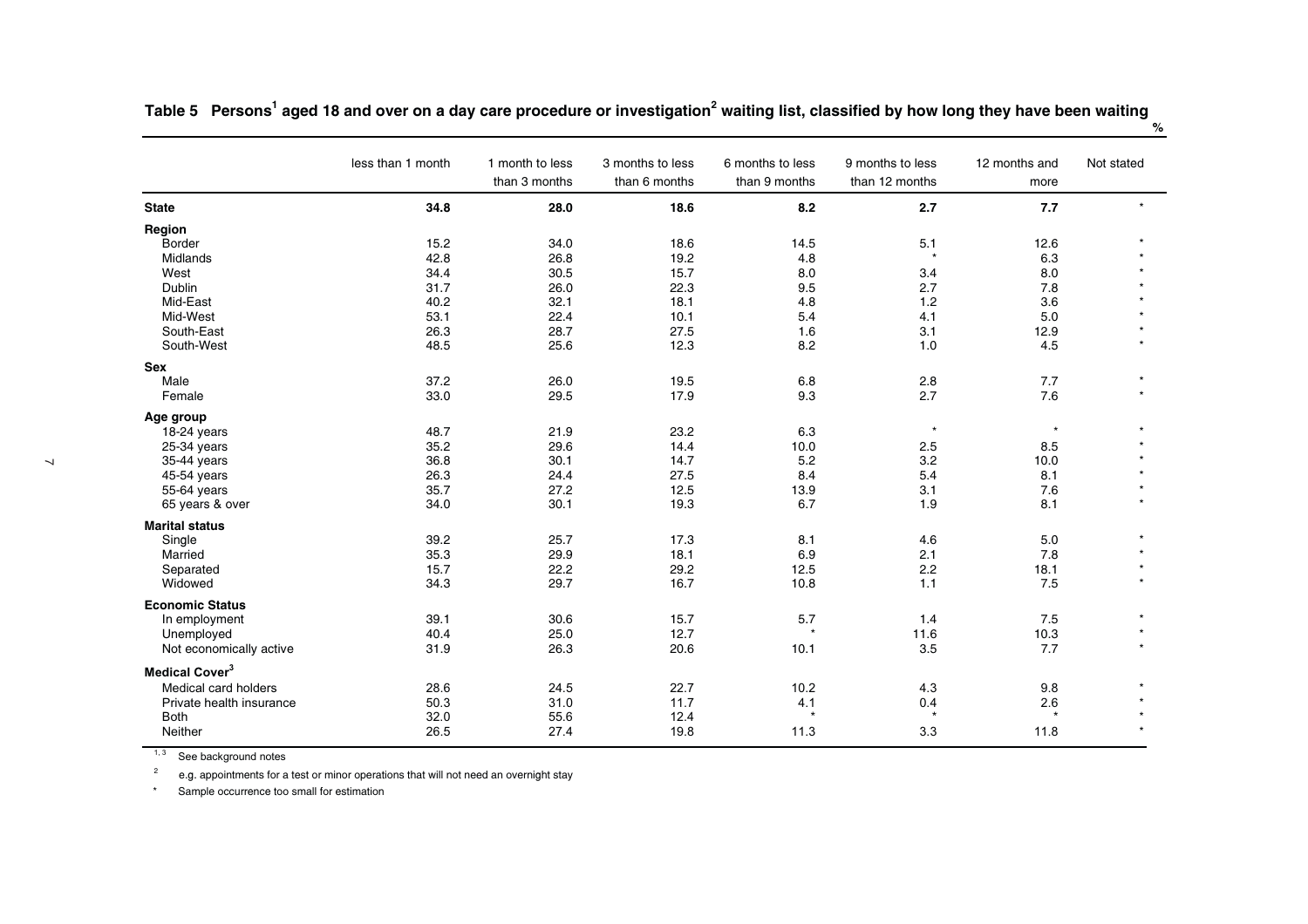|                           |         |        |                                 |                           |                  |                   |                       |                 |            | ℅                   |
|---------------------------|---------|--------|---------------------------------|---------------------------|------------------|-------------------|-----------------------|-----------------|------------|---------------------|
|                           | Angina  | Asthma | Arthritis Osteo<br>(of the hip) | Arthritis<br>(rheumatoid) | Cancer<br>(skin) | Cancer<br>(other) | Chronic<br>bronchitis | <b>Diabetes</b> | Gallstones | <b>Heart Attack</b> |
| <b>State</b>              | 2.3     | 5.0    | 3.0                             | 3.8                       | 0.3              | 1.0               | $1.4$                 | $1.5$           | $1.3$      | 1.5                 |
| Region                    |         |        |                                 |                           |                  |                   |                       |                 |            |                     |
| <b>Border</b>             | 2.1     | 3.7    | 3.0                             | 4.2                       | $\star$          | 0.9               | 0.7                   | 1.5             | 1.1        | 1.3                 |
| Midlands                  | 2.5     | 4.0    | 3.1                             | 4.8                       | $\star$          | 1.2               | 1.3                   | 1.3             | 1.3        | 2.1                 |
| West                      | 1.8     | 4.1    | 3.5                             | 3.1                       | $\star$          | 0.8               | 1.1                   | 1.3             | 1.1        | $1.2$               |
| Dublin                    | 2.4     | 6.0    | 2.9                             | 3.8                       | 0.4              | 1.2               | 1.7                   | 1.5             | 1.3        | 1.5                 |
| Mid-East                  | 2.1     | 5.1    | 2.6                             | 3.4                       | 0.3              | 1.0               | 1.4                   | 1.8             | 1.0        | 1.4                 |
| Mid-West                  | 2.4     | 4.3    | 2.8                             | 4.2                       | $\star$          | 0.9               | 1.0                   | 1.6             | $1.2$      | 1.5                 |
| South-East                | 2.5     | 4.7    | 3.3                             | 4.6                       | 0.3              | 0.8               | 1.3                   | 2.0             | 1.5        | 1.9                 |
| South-West                | 2.7     | 5.4    | 3.3                             | 3.3                       | 0.3              | 0.8               | 1.7                   | 1.5             | 1.6        | 1.4                 |
| <b>Sex</b>                |         |        |                                 |                           |                  |                   |                       |                 |            |                     |
| Male                      | 2.6     | 4.7    | 2.3                             | 2.9                       | 0.3              | 0.7               | 1.4                   | 1.6             | 0.6        | 2.1                 |
| Female                    | 2.1     | 5.3    | 3.8                             | 4.8                       | 0.3              | 1.2               | 1.4                   | 1.4             | 2.0        | 0.9                 |
| Age group                 |         |        |                                 |                           |                  |                   |                       |                 |            |                     |
| 18-24 years               | 0.3     | 6.0    | $\star$                         | $\star$                   | $\star$          | $\star$           | 0.5                   | 0.3             | $\star$    |                     |
| 25-34 years               | $\star$ | 5.7    | $\star$                         | 0.5                       | $\ast$           | 0.3               | 0.6                   | 0.4             | 0.6        |                     |
| 35-44 years               | 0.4     | 4.0    | 0.8                             | 1.2                       | $\star$          | 0.3               | 0.9                   | 0.7             | 0.8        | 0.4                 |
| 45-54 years               | 1.5     | 4.3    | 2.2                             | 2.9                       | 0.3              | 1.3               | 1.3                   | 1.4             | 1.6        | 1.2                 |
| 55-64 years               | 4.5     | 4.9    | 5.2                             | 7.4                       | 0.5              | 1.9               | 2.3                   | 3.0             | 2.5        | 2.9                 |
| 65 years & over           | 9.2     | 5.0    | 12.1                            | 14.0                      | 1.0              | 2.5               | 3.4                   | 4.5             | 2.8        | 5.4                 |
| <b>Marital status</b>     |         |        |                                 |                           |                  |                   |                       |                 |            |                     |
| Single                    | 1.1     | 5.9    | 1.3                             | 1.7                       | $\star$          | 0.4               | 1.0                   | 0.9             | 0.5        | 0.6                 |
| Married                   | 2.5     | 4.1    | 2.9                             | 3.8                       | 0.4              | 1.1               | 1.3                   | 1.6             | 1.6        | 1.8                 |
| Separated                 | 2.8     | 7.4    | 3.2                             | 5.0                       | 0.4              | 1.7               | 2.9                   | 2.3             | 1.8        | 1.7                 |
| Widowed                   | 7.4     | 4.9    | 12.5                            | 14.3                      | 0.8              | 2.4               | 3.1                   | 3.8             | 3.1        | 3.6                 |
| <b>Economic Status</b>    |         |        |                                 |                           |                  |                   |                       |                 |            |                     |
| In employment             | 0.7     | 4.5    | 0.9                             | 1.2                       | $\star$          | $0.5\,$           | 0.7                   | 0.7             | 0.7        | $0.5\,$             |
| Unemployed                | $0.8\,$ | 6.6    | 0.7                             | 1.6                       | $\star$          | $\star$           | 0.9                   | 0.3             | 0.8        | 0.7                 |
| Not economically active   | 5.2     | 5.7    | 6.8                             | 8.3                       | 0.5              | 1.9               | 2.6                   | 2.9             | 2.3        | 3.1                 |
| Medical Card <sup>2</sup> |         |        |                                 |                           |                  |                   |                       |                 |            |                     |
| Medical card holders      | 5.6     | 7.0    | 6.6                             | 8.5                       | 0.4              | 1.7               | 3.1                   | 3.1             | 2.0        | 3.2                 |
| Private health insurance  | 1.1     | 4.2    | 1.8                             | 2.1                       | 0.3              | 0.7               | 0.7                   | 1.0             | 1.2        | 0.9                 |
| <b>Both</b>               | 7.9     | 6.4    | 9.4                             | 10.5                      | 1.1              | 3.5               | 2.9                   | 4.3             | 3.2        | 4.5                 |
| Neither                   | 0.8     | 4.2    | 1.2                             | 1.6                       | $\star$          | 0.5               | 0.8                   | 0.8             | 0.7        | 0.5                 |

Table 6 Persons<sup>1</sup> aged 18 and over, classified by whether they have, or have ever suffered from, any of the following health conditions

<sup>1, 2</sup> See background notes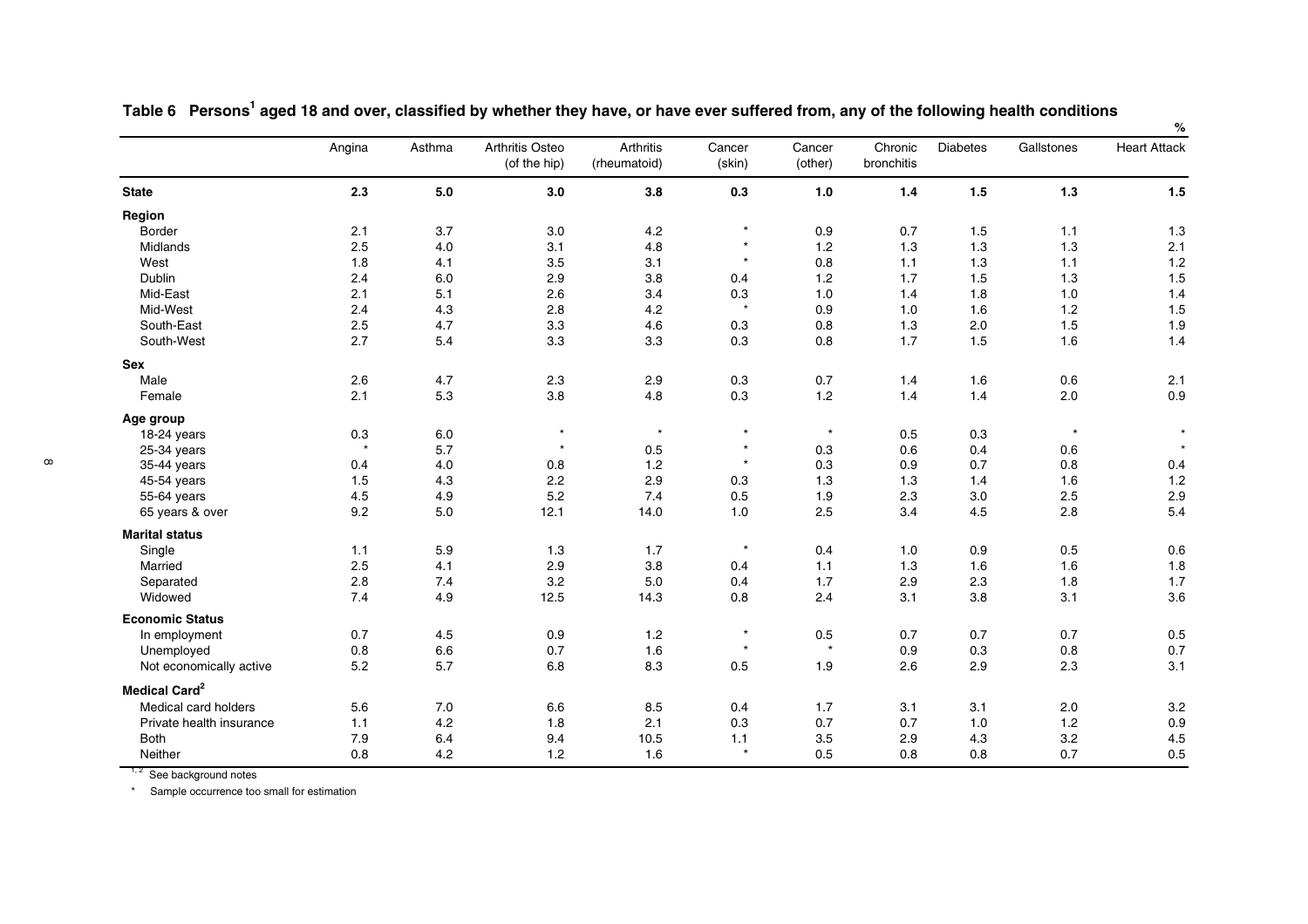|                                  | Hypertension | Kidney<br>stones | Osteoporosis | Stroke  | Ulcer (leg)<br>requiring<br>dressing | Ulcer<br>gastric/peptic/<br>duodenal | Underactive<br>thyroid | Other | One or more<br>health<br>conditions |
|----------------------------------|--------------|------------------|--------------|---------|--------------------------------------|--------------------------------------|------------------------|-------|-------------------------------------|
| <b>State</b>                     | 6.8          | $0.6\,$          | 0.9          | 0.6     | 0.5                                  | 1.7                                  | 0.9                    | 9.2   | 30.4                                |
| Region                           |              |                  |              |         |                                      |                                      |                        |       |                                     |
| <b>Border</b>                    | 6.0          | 0.6              | 0.7          | 0.7     | 0.6                                  | 1.6                                  | 0.7                    | 10.2  | 29.3                                |
| Midlands                         | 7.9          | 0.6              | 0.6          | 0.5     | 0.4                                  | 1.5                                  | 0.8                    | 11.3  | 31.7                                |
| West                             | 6.1          | 0.5              | 0.7          | 0.5     | 0.7                                  | 1.2                                  | 0.9                    | 13.5  | 31.1                                |
| Dublin                           | 6.7          | 0.8              | 1.0          | 0.8     | 0.5                                  | 2.0                                  | 1.0                    | 7.9   | 30.7                                |
| Mid-East                         | 6.1          | 0.5              | 0.6          | 0.6     | 0.3                                  | 2.0                                  | 0.8                    | 9.7   | 30.0                                |
| Mid-West                         | 6.6          | 0.4              | 0.8          | 0.3     | 0.3                                  | 1.2                                  | 0.8                    | 7.5   | 28.8                                |
| South-East                       | 7.3          | 0.8              | 0.8          | 0.6     | 0.6                                  | 1.7                                  | 0.9                    | 6.6   | 29.5                                |
| South-West                       | 7.6          | $0.6\,$          | 1.5          | 0.7     | 0.6                                  | 1.7                                  | $1.1$                  | 9.9   | 32.0                                |
| <b>Sex</b>                       |              |                  |              |         |                                      |                                      |                        |       |                                     |
| Male                             | 5.3          | 0.7              | $\star$      | 0.7     | 0.3                                  | 1.9                                  | $\star$                | 8.9   | 27.8                                |
| Female                           | 8.1          | 0.6              | 1.6          | 0.6     | 0.7                                  | 1.5                                  | 1.6                    | 9.5   | 33.0                                |
| Age group                        |              |                  |              |         |                                      |                                      |                        |       |                                     |
| 18-24 years                      | 0.5          | $\star$          | $\star$      | $\star$ | $\star$                              | 0.6                                  | $\star$                | 4.6   | 12.8                                |
| 25-34 years                      | $1.0$        | 0.4              | $\star$      | $\star$ | $\star$                              | 1.3                                  | 0.3                    | 5.6   | 15.6                                |
| 35-44 years                      | 2.4          | 0.7              | $\star$      | $\star$ | $\star$                              | 1.6                                  | 0.7                    | 7.7   | 19.6                                |
| 45-54 years                      | 6.1          | 0.8              | 0.7          | 0.5     | $\star$                              | 2.0                                  | 1.1                    | 10.4  | 30.7                                |
| 55-64 years                      | 13.9         | 1.0              | 1.7          | 1.0     | 0.7                                  | 2.6                                  | 1.6                    | 13.3  | 48.3                                |
| 65 years & over                  | 22.1         | 1.1              | 3.7          | 2.8     | 2.3                                  | 2.5                                  | 2.1                    | 16.6  | 69.5                                |
| <b>Marital status</b>            |              |                  |              |         |                                      |                                      |                        |       |                                     |
| Single                           | 2.9          | 0.3              | 0.4          | $\star$ | 0.3                                  | 1.2                                  | 0.4                    | 7.6   | 21.5                                |
| Married                          | 7.5          | 0.8              | 0.9          | 0.7     | 0.4                                  | 1.8                                  | 1.1                    | 9.2   | 31.2                                |
| Separated                        | 7.4          | 1.2              | 0.9          | 0.8     | 0.5                                  | 3.2                                  | 1.2                    | 12.7  | 38.9                                |
| Widowed                          | 21.3         | 0.7              | 4.0          | 2.6     | 2.5                                  | 2.3                                  | 2.4                    | 15.6  | 65.7                                |
| <b>Economic Status</b>           |              |                  |              |         |                                      |                                      |                        |       |                                     |
| In employment                    | 2.8          | 0.6              | $\star$      | $\star$ | $\star$                              | 1.4                                  | 0.5                    | 5.7   | 18.6                                |
| Unemployed                       | 3.4          | $\star$          | $\star$      | $\star$ | $\star$                              | 1.8                                  | 1.0                    | 8.6   | 23.9                                |
| Not economically active          | 13.6         | 0.8              | 2.2          | 1.6     | 1.2                                  | 2.2                                  | 1.6                    | 15.0  | 50.5                                |
| <b>Medical Cover<sup>2</sup></b> |              |                  |              |         |                                      |                                      |                        |       |                                     |
| Medical card holders             | 13.4         | 0.9              | 1.7          | 1.6     | 1.3                                  | 2.6                                  | 1.4                    | 17.2  | 52.9                                |
| Private health insurance         | 4.6          | 0.7              | 0.7          | $\star$ | 0.2                                  | 1.3                                  | 0.8                    | 6.2   | 22.7                                |
| Both                             | 18.7         | 1.1              | 4.6          | 3.1     | 1.5                                  | 3.1                                  | 2.4                    | 16.4  | 64.4                                |
| Neither                          | 3.0          | 0.3              | 0.3          | $\star$ | $\star$                              | 1.3                                  | 0.5                    | 6.1   | 19.0                                |

Table 6 continued- Persons<sup>1</sup> aged 18 and over, classified by whether they have, or have ever suffered from, any of the following health conditions **%**

 $1, 2$  See background notes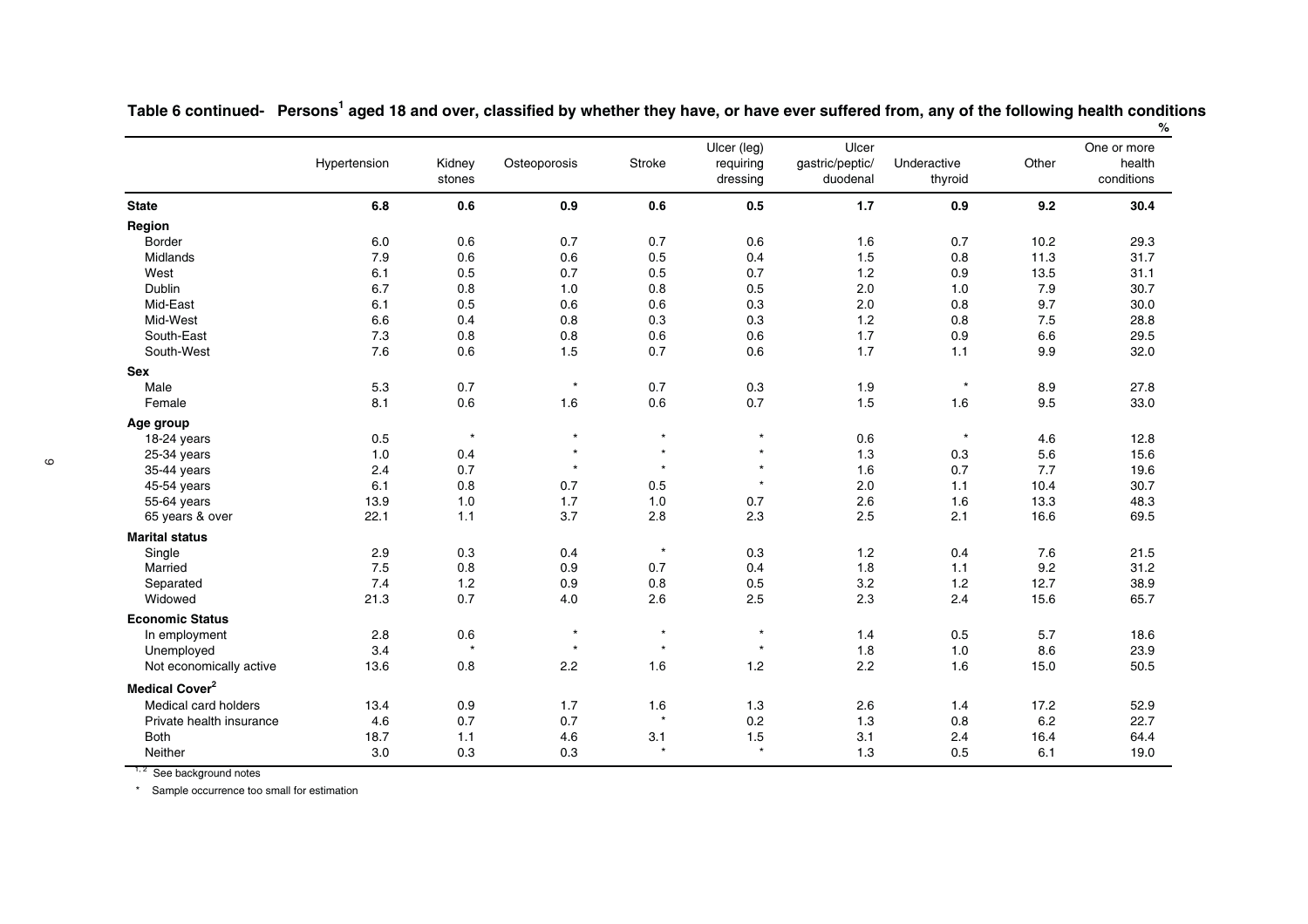|                               |           |           |      |         |         |                    | %     |
|-------------------------------|-----------|-----------|------|---------|---------|--------------------|-------|
|                               | Excellent | Very Good | Good | Fair    | Poor    | Other <sup>2</sup> | Total |
| <b>State</b>                  | 29.1      | 35.4      | 24.2 | 9.0     | 2.2     | 0.1                | 100.0 |
| Region                        |           |           |      |         |         |                    |       |
| Border                        | 24.6      | 36.4      | 25.7 | 10.8    | 2.3     | $\star$            | 100.0 |
| Midlands                      | 38.4      | 25.9      | 24.2 | 9.0     | 2.4     | $^{\star}$         | 100.0 |
| West                          | 24.2      | 35.7      | 27.2 | 10.3    | 2.4     | $\star$            | 100.0 |
| Dublin                        | 32.1      | 35.0      | 22.0 | 8.7     | 2.2     | $\star$            | 100.0 |
| Mid-East                      | 29.4      | 40.0      | 21.1 | 7.3     | 2.1     | $\star$            | 100.0 |
| Mid-West                      | 29.0      | 38.9      | 22.3 | 7.7     | 2.1     | $\star$            | 100.0 |
| South-East                    | 25.8      | 30.6      | 31.6 | 10.3    | 1.7     | $^{\star}$         | 100.0 |
| South-West                    | 28.6      | 36.9      | 23.2 | 8.7     | 2.5     | $\star$            | 100.0 |
| <b>Sex</b>                    |           |           |      |         |         |                    |       |
| Male                          | 31.3      | 34.7      | 23.0 | 8.5     | 2.4     | $\star$            | 100.0 |
| Female                        | 27.0      | 36.0      | 25.2 | 9.6     | 2.0     | $\star$            | 100.0 |
| Age group                     |           |           |      |         |         |                    |       |
| 18-24 years                   | 47.0      | 36.7      | 13.4 | 2.2     | 0.6     | $^{\star}$         | 100.0 |
| 25-34 years                   | 39.6      | 39.8      | 16.8 | 3.2     | 0.6     | $\star$            | 100.0 |
| 35-44 years                   | 31.7      | 41.2      | 20.9 | 5.1     | 1.2     | $\star$            | 100.0 |
| 45-54 years                   | 24.3      | 37.8      | 26.4 | 8.9     | 2.4     | $^\star$           | 100.0 |
| 55-64 years                   | 15.1      | 30.7      | 35.1 | 15.4    | 3.7     | $\star$            | 100.0 |
| 65 years & over               | 8.0       | 21.7      | 39.2 | 24.7    | 6.1     | 0.3                | 100.0 |
| <b>Marital status</b>         |           |           |      |         |         |                    |       |
| Single                        | 36.9      | 35.8      | 19.3 | 6.2     | 1.7     | $\ast$             | 100.0 |
| Married                       | 26.7      | 37.0      | 25.5 | 8.7     | 2.0     | $\star$            | 100.0 |
| Separated                     | 20.8      | 33.8      | 27.3 | 14.1    | 3.9     | $\star$            | 100.0 |
| Widowed                       | 10.5      | 22.8      | 37.9 | 23.4    | 5.3     | $\star$            | 100.0 |
| <b>Economic Status</b>        |           |           |      |         |         |                    |       |
| In employment                 | 36.1      | 40.2      | 19.6 | 3.5     | 0.5     | *                  | 100.0 |
| Unemployed                    | 31.6      | 35.4      | 25.6 | $6.7\,$ | $0.7\,$ | $^\star$           | 100.0 |
| Not economically active       | 17.3      | 27.4      | 31.6 | 18.4    | 5.1     | $\star$            | 100.0 |
| Medical Cover <sup>3</sup>    |           |           |      |         |         |                    |       |
| Medical card holders only     | 13.9      | 25.2      | 33.7 | 21.1    | 5.9     |                    | 100.0 |
| Private health insurance only | 36.2      | 39.4      | 19.5 | 4.1     | 0.7     | $^{\star}$         | 100.0 |
| <b>Both</b>                   | 15.3      | 24.4      | 35.4 | 18.9    | 5.9     | $^{\star}$         | 100.0 |
| Neither                       | 32.9      | 39.4      | 21.9 | 5.0     | 0.8     | $^{\star}$         | 100.0 |

# Table 7 Persons<sup>1</sup> aged 18 and over, classified by how they perceive their own health

 $1, 3$  See background notes

<sup>2</sup> Includes don't know and not stated